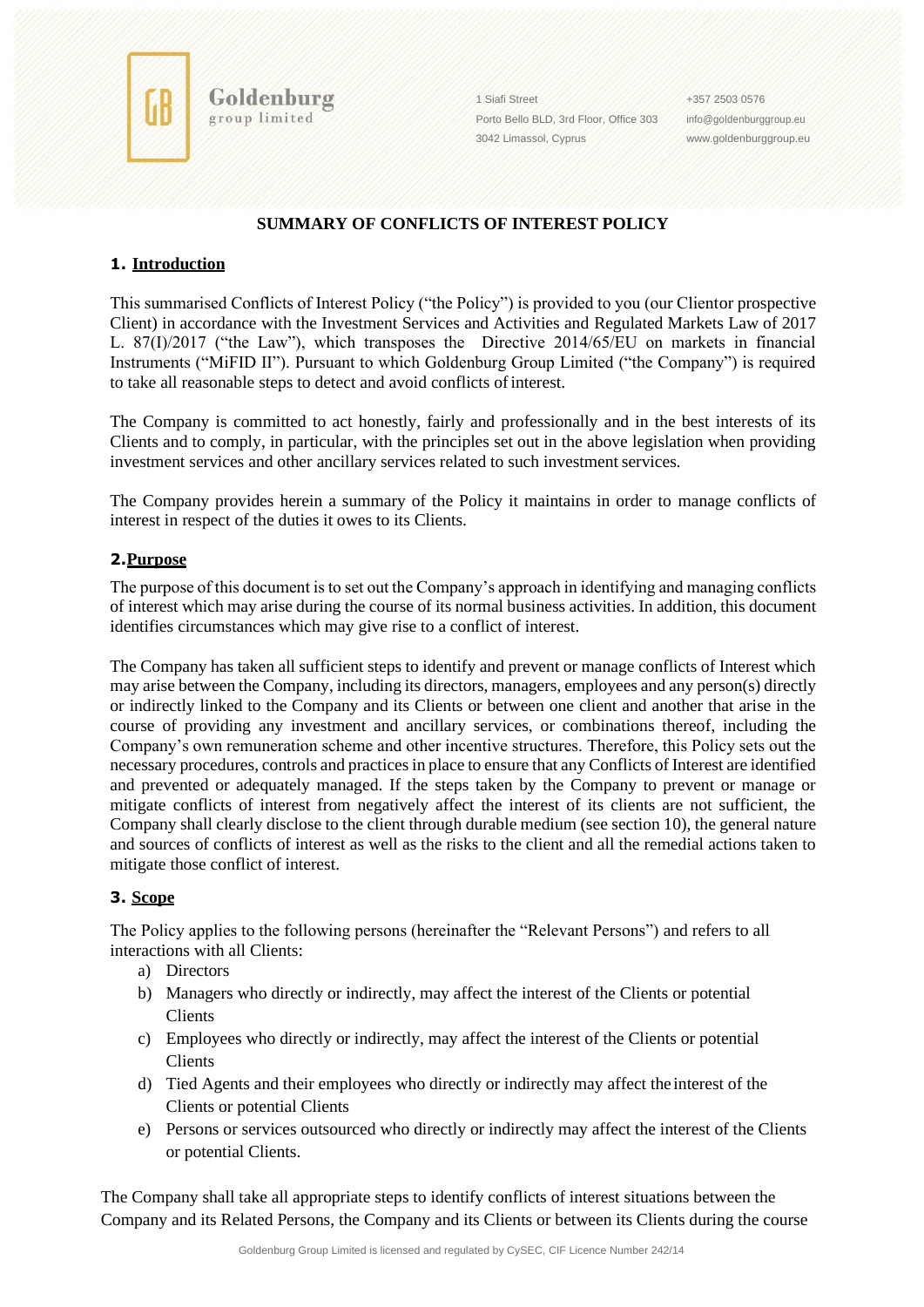

1 Siafi Street Porto Bello BLD, 3rd Floor, Office 303 3042 Limassol, Cyprus

+357 2503 0576 [info@goldenburggroup.eu](mailto:info@goldenburggroup.eu) [www.goldenburggroup.eu](http://www.goldenburggroup.eu/)

of the provision of investment services. The Company's Policy, in general:

a) Identifies with reference to the investment services carried out by the Company, the circumstances which constitute or may give rise to a conflict of interest entailing a material risk of damage to the interests of one or more Clients; and

b) Specifies procedures to be followed and measures to be adopted in order to manage such conflicts.

# **4. Identification of conflicts of interest**

Goldenburg group limited

When the Company deals with or on behalf of the Client, the Company, an associate or some other person connected with the Company, may have an interest, relationship or arrangement in relation to the transaction concerned or that conflicts with the Client's interest.

The Company hereby identifies and discloses a range of situations and circumstances which may give rise to a conflict of interest and potentially but not necessarily be detrimental to the interests of one or more Clients.

For the purposes of identifying the types of conflicts of interest that may arise in the course and/or as result of providing investment services or ancillary services or investment activities or otherwise, whose existence may damage the interest of a Client, the Company takes into account, whether the Company or a relevant person, is in any of the following situations:

- (a) The Company or a relevant person is likely to make a financial gain, or avoid a financial loss, at the expense of the Client;
- (b) The Company or a relevant person has an interest in the outcome of a service provided to the Client or of a transaction carried out on behalf of the Client, which is distinct from the Client's interest in that outcome;
- (c) The Company or a relevant person has a financial or other incentive to favour the interest of another Client or group of Clients over the interests of theClient;
- (d) The Company or a relevant person carries on the same business as the Client;
- (e) The Company or a relevant person receives or will receive from a person other that the Client an inducement in relation to a service provided to the Client, in the form of monetary benefit, goods or services, other than the standard commission or fee for that service.

Taking into consideration the services the Company offers, potential sources of Conflicts of Interest may arise. While it is not feasible to define precisely or create an exhaustive list of all relevant conflicts of interest that may arise, as per the current nature, scale and complexity of the Company's business, the following list includes circumstances which constitute or may give rise to a conflict of interest entailing a material risk of damage to the interests of one or more Clients, as a result of providing investment services:

- (a) The Company may be advising and providing other services to associates or other Clients of the Company who may have interests in Financial Instruments or Underlying Assets, which are in conflict or in competition with the Client'sinterests;
- (b) The Company may have an interest in maximizing trading volumes in order to increase its commission revenue, which is inconsistent with the Client's personal objective of minimizing transaction costs;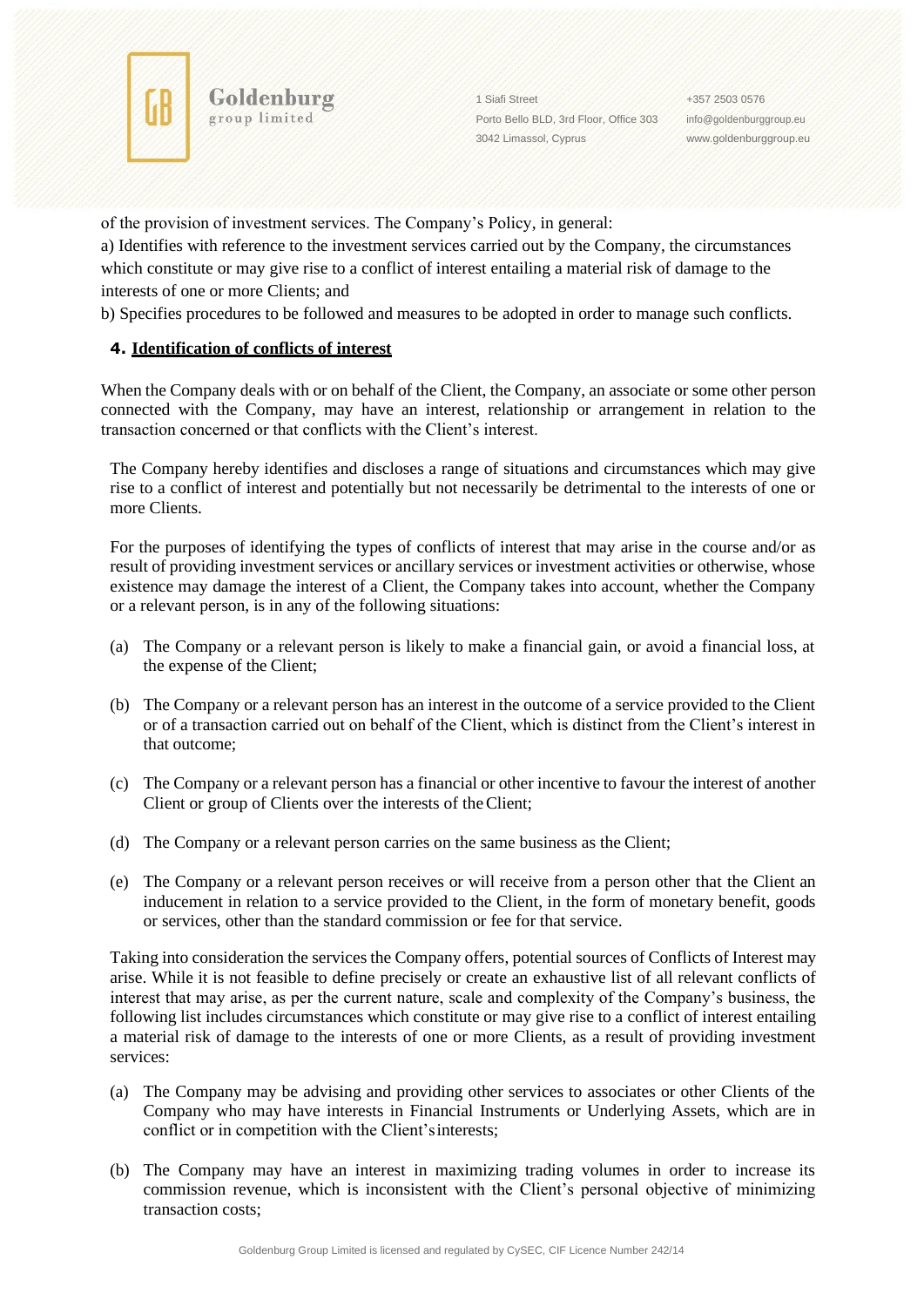

Goldenburg

group limited

1 Siafi Street Porto Bello BLD, 3rd Floor, Office 303 3042 Limassol, Cyprus

+357 2503 0576 [info@goldenburggroup.eu](mailto:info@goldenburggroup.eu) [www.goldenburggroup.eu](http://www.goldenburggroup.eu/)

- (c) The Company may receive commissions and/or other inducements from its Liquidity provider for the transmission of Client Orders;
- (d) Has an interest in the outcome of a service provided to the Client or of a transaction carried out on behalf of the Client, which is distinct from the Client's interest in that outcome;
- (e) Has a financial or other incentive to favour the interest of another Client or group of Clients over the interests of the Client;
- (f) The Company or a related person carries on the same business as the Client;
- (g) The Company may have relationships with many third party product providers/financial institutions who may remunerate the Company via inducements/commissions/fees and the Company may favour one over another in the recommendation process if higher inducements/commissions/fees are provided;
- (h) The Company may compensate providers of strategies which are copied by other clients, based on number of subscribers they have.
- (i) Produce or disseminate investment research may affect the best interest of the client.

### **5. General Procedures and Controls for Preventing and Managing Conflicts of Interests**

In general, the procedures and controls that the Company follows to manage the identified conflicts of interest include the following measures (list is not exhaustive):

- (a) The Company undertakes ongoing monitoring of business activities to ensure that internal controls are appropriate.
- (b) The Company undertakes effective procedures to prevent or control the exchange of information between Related Persons engaged in activities involving a risk of a conflict of interest where the exchange of that information may harm the interests of one or more Clients.
- (c) The separate supervision of Related Persons whose principal functions involve providing services to Clients whose interests may conflict, or who otherwise represent different interests that may conflict, including those of the Company.
- (d) Measures to prevent or limit any person from exercising inappropriate influence over the way in which the Related Person carries out investment services.
- (e) Measures to prevent or control the simultaneous or sequential involvement of a Related Person in separate investment services where such involvement may impair the proper management of conflicts of interest.
- (f) A policy designed to limit the conflict of interest arising from the giving and receiving of inducements.
- (g) Chinese walls restricting the flow of confidential and inside information within the Company, and physical separation of departments.
- (h) Procedures governing access to electronic data.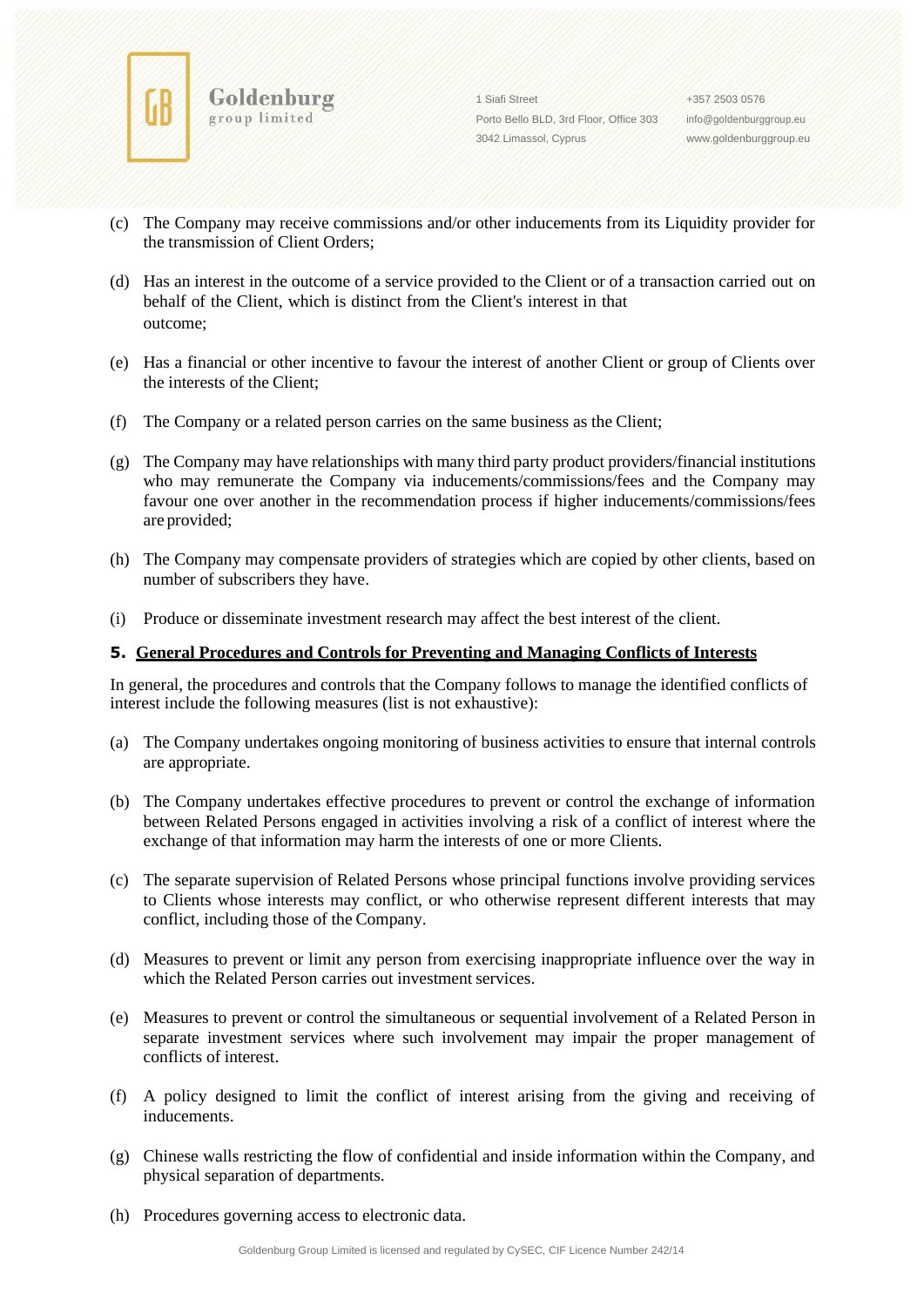

Goldenburg group limited

1 Siafi Street Porto Bello BLD, 3rd Floor, Office 303 3042 Limassol, Cyprus

+357 2503 0576 [info@goldenburggroup.eu](mailto:info@goldenburggroup.eu) [www.goldenburggroup.eu](http://www.goldenburggroup.eu/)

- (i) Segregation of duties that may give rise to conflicts of interest if carried on by the same individual.
- (j) Personal account dealing requirements applicable to Related Persons in relation to their own investments.
- (k) Establishment of Compliance Department to monitor and report on the above to the Company's Board of Directors.
- (l) Prohibition on officers and employees of the Company having external business interests conflicting with the interests of the Company without the prior approval of the Company's board of directors.
- (m) A "need-to-know" policy governing the dissemination of confidential or inside information within the Company.
- (n) Appointment of Internal Auditor to ensure that appropriate systems and controls are maintained and report to the Company's Board of Directors.
- (o) Establishment of the "four-eyes" principle in supervising the Company's activities.
- (p) The Company adopted measures and arrangements to manage the conflicts of interest that might arise from the production and dissemination of material that it is presented as investment research.

### **6. Specific Identification of Conflicts of Interest and Measures for their Management**

The Company is constantly conducting an in-depth analysis of its business and organisational arrangements including best execution arrangements, inducement practices, remuneration practices and investment research/marketing communication procedures, to ensure that all likely conflict of interest situations are identified regardless of materiality. The Company has identified the following circumstances which give rise to a conflict of interest entailing a risk of damage to the interests of one or more Clients, as a result of providing investment services:

a) **Employee Remuneration Policy:** The Company in accordance with its governing legislation does not remunerate its employees based on any factors that create conflicts of interest or are not in favor of the best interest of its Clients. The Company's employees are remunerated (fixed and variable) based on Key Performance indicators within their departments, which are approved by the Compliance Function and Board of Directors. In order for the Company to manage the potential conflicts arising out of this practice, it has put in place the below procedures and arrangements regarding the variable remuneration:

- (i) The variable Remuneration is not provided until a specific period of time has passed. Under this measure, the Company aims to lessen the risk of a short term speculative mindset especially in sales staff. The variable Remuneration practice is structured to align the long term interests of the staff and the direct and continuous best interest of the Clients.
- (ii) The Company awards variable Remuneration only when the relevant departments of the Company or/and the third-party service providers have conducted their duties according to the regulatory requirements (act clear, fair and not misleading).
- b) **Tied Agent Remuneration:** The Company remunerates its tied agents on the basis of fixed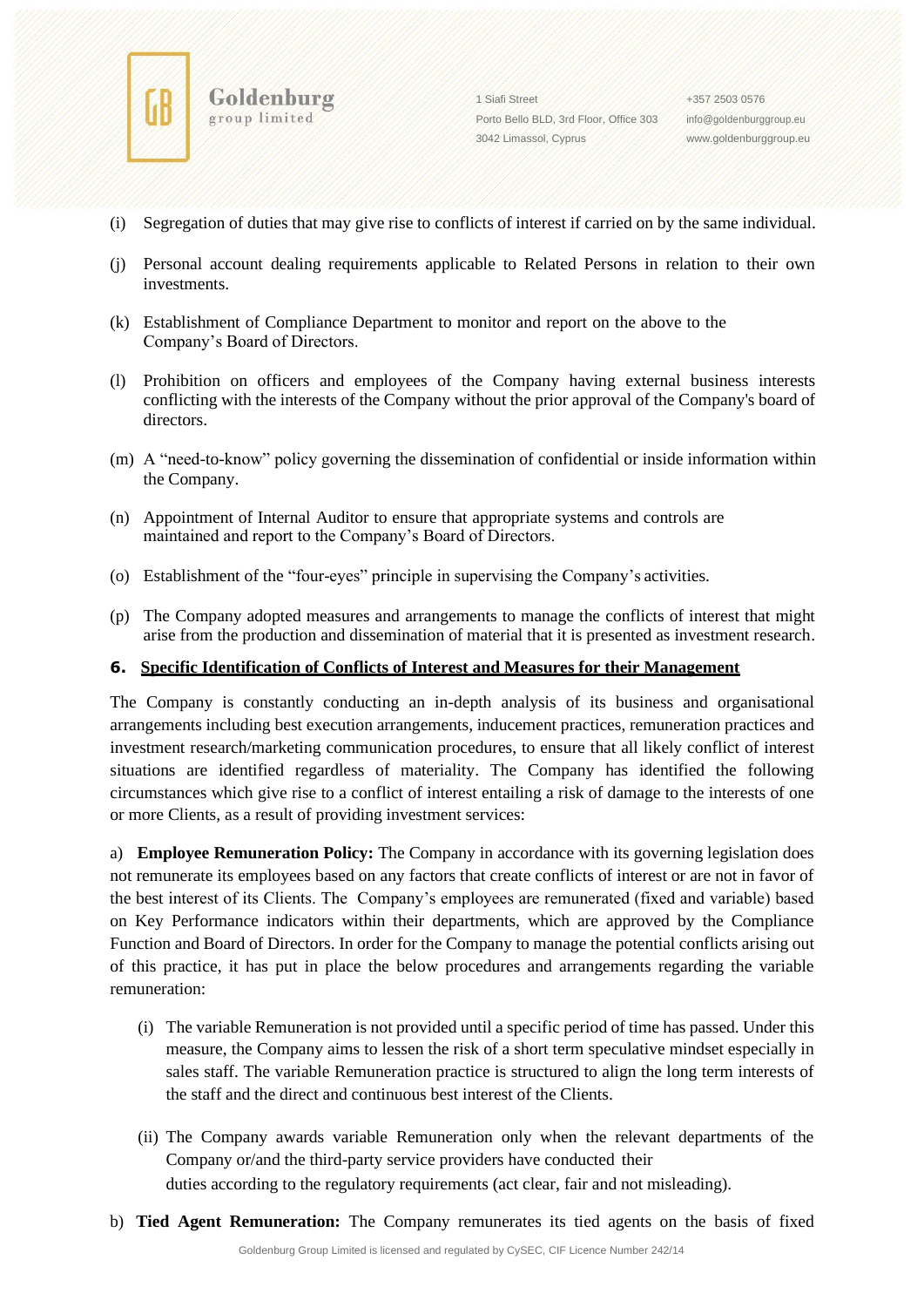

Goldenburg

1 Siafi Street Porto Bello BLD, 3rd Floor, Office 303 3042 Limassol, Cyprus

+357 2503 0576 [info@goldenburggroup.eu](mailto:info@goldenburggroup.eu) [www.goldenburggroup.eu](http://www.goldenburggroup.eu/)

remuneration. At the sole discretion of the Company, the Company may grant a discretionary variable amount up to 100% of the total amount paid to the Tied Agent. Such discretionary variable amount is based upon the Tied Agent's exceptional performance towards the Company and its Clients (including to take all the necessary and due care of the Client and to act in the best interest of the Client and to provide them with fair, clear and not misleading information). For the avoidance of any doubt, nothing is interpreted as the obligation of the Company to provide the Tied Agent with any variable amount. Therefore, the Tied Agent shall not be entitled to any variable amount, unless the Company at its sole discretion decides otherwise. As such the remuneration itself should not give rise to conflicts of interest that may negatively affect the Client and incentivise tied agents towards aggressive marketing tactics or the provision of misleading information to achieve the variable amount.

c) The Company does not offer, solicit or accept any inducements other than those outlined as fees or commissions.

d) The Company does not allow its employees to accept any gifts or monetary benefits of any kind which may cause Conflict of Interest. Gifts of low value may be accepted, as long as the Company is informed and approves such gifts (this does not apply to monetary gifts like cash). The Company shall maintain a gifts and inducements log for low value gifts.

# e) **Commissions received by its Liquidity Provider:**

The Company's Liquidity Provider pays the Company a rebate commission for the order flow sent for execution. In order for the Company to manage the potential conflicts arising out of this practice, it has put in place the below procedures and arrangements regarding the commissions received by its Liquidity Provider:

- (i) The Company has examined this and has recorded how the commissions received from its Liquidity Provider enhance the quality of the services provided to Clients and the steps taken in order not to impair the Company's duty to act honestly, fairly and professionally in accordance with the best interests of its Clients.
- (ii) The Company declares that this benefit does not induce it to favour the particular Liquidity Provider over other Liquidity Providers and it is confident that the Client would be better off under this arrangement compared to the use/employment of other arrangements (including other Liquidity Providers).

# Measures in relation to the Company's **Structure**/ **Outsourced Service Providers**/ **Related parties**:

- a) The Company has in place non-disclosure and confidentiality agreements with all related parties, outsourced service providers or members of the group in relation to Client's personal information;
- b) The Company controls the information communicated between the Company's entities, related parties and outsourced service providers to ensure no harm tothe Client's interests;
- Goldenburg Group Limited is licensed and regulated by CySEC, CIF Licence Number 242/14 c) The Company maintains a register of all the related party/outsourced provider payments made and assesses them in terms of Conflicts that may negatively affect Client's interests. Where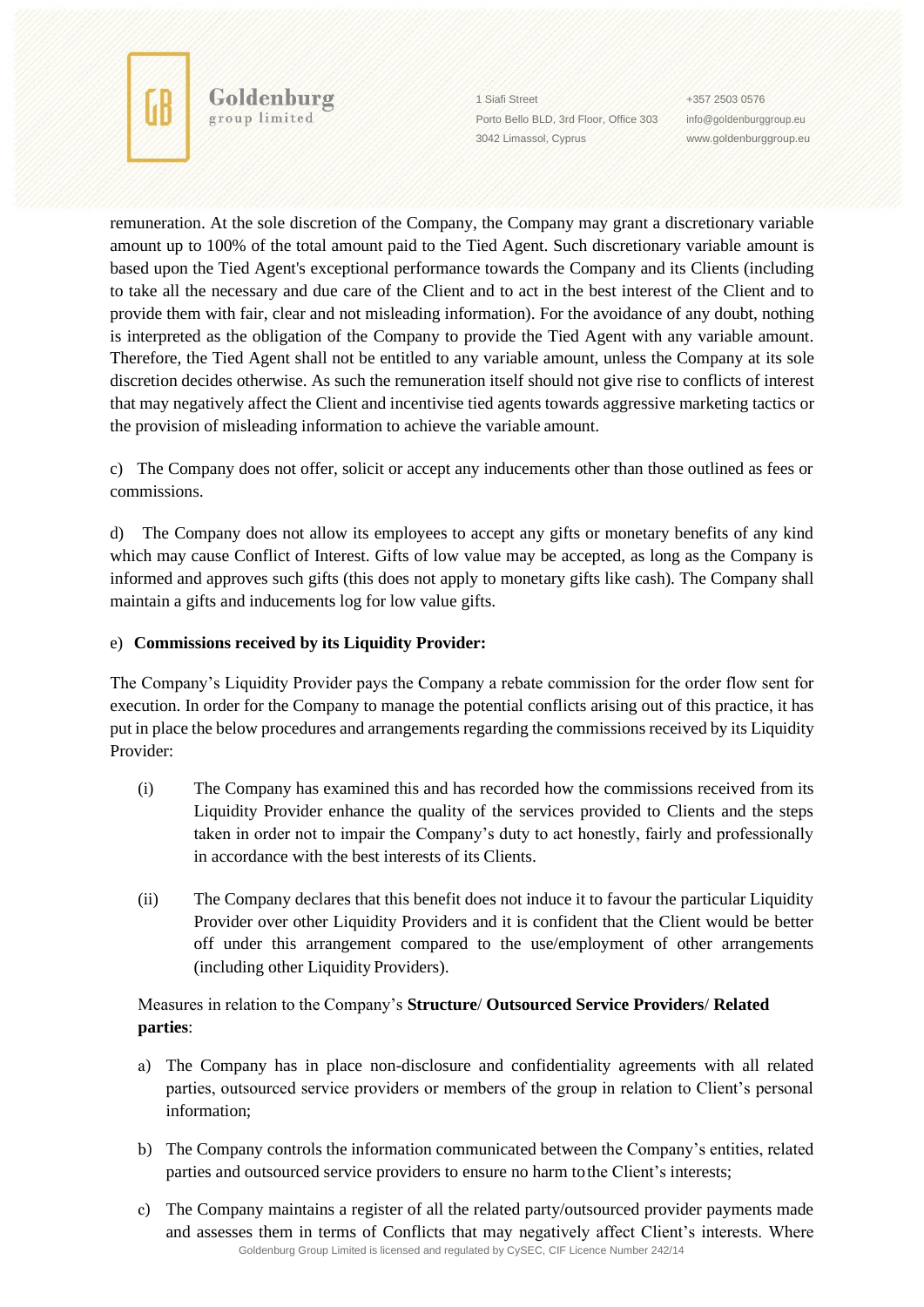

1 Siafi Street Porto Bello BLD, 3rd Floor, Office 303 3042 Limassol, Cyprus

+357 2503 0576 [info@goldenburggroup.eu](mailto:info@goldenburggroup.eu) [www.goldenburggroup.eu](http://www.goldenburggroup.eu/)

relevant these conflicts are disclosed in this Policy along with the mitigating factors applied to ensure the removal of any incentives for malpractice;

d) The Compliance Function has in place monitoring procedures for the services provided by related parties and outsourced service providers.

# **7. Client's Consent**

By entering into a Client Agreement with the Company for the provision of Investment Services, the Client is consenting to an application of this Policy on him. Further, the Client consents to and authorises the Company to deal with the Client in any manner which the Company considers appropriate, notwithstanding any conflict of interest or the existence of any interest in a Transaction, without prior reference to the Client.

In the event that the Company is unable to deal with a conflict of interest situation it shall revert to the Client.

### **8. Record Keeping**

The Company shall maintain and regularly update the Conflict of Interest register. It shall log all the conflicts of interest that may arise as a result of the provision of investment and ancillary services by or on behalf of the Company and it may entail a risk of damage to the interests of one or more clients.

# **9. Reporting**

The Senior Management of the Company shall receive on a frequent basis, and at least annually, written reports on the situations referred to in paragraph 8 above.

### **10. Information provided to Clients**

The Company must adequately consider how to manage all conflicts of interest before resorting to disclosure. This will be a last resort after all appropriate steps have been taken.

If during the course of a business relationship with a Client or group of Clients, the organizational or administrative arrangements/measures in place are not sufficient to avoid or manage a conflict of interest relating to that Client or group of Clients, the Company will disclose the conflict of interest before undertaking further business with the Client or group of Clients.

The disclosure will:

- be in a durable medium:
- clearly state that the organisational and administrative arrangements established by the Company to prevent or manage the conflicts are not sufficient to ensure, with reasonable confidence, that the risks of damage to the interests of the Client will be prevented;
- include a specific description of the conflicts of interest that arise in the provision of investment services and ancillary services;
- explain the risks to the Client that arise as a result of the conflicts of interest and the steps undertaken to mitigate these risks;
- include sufficient detail, taking into account the nature of the client, to enable the Client to make an informed decision with respect to the services in the context of which the conflict of interest arises.

Goldenburg Group Limited is licensed and regulated by CySEC, CIF Licence Number 242/14 If a client decides not to go ahead with the service due to the conflict disclosed, the Company will have